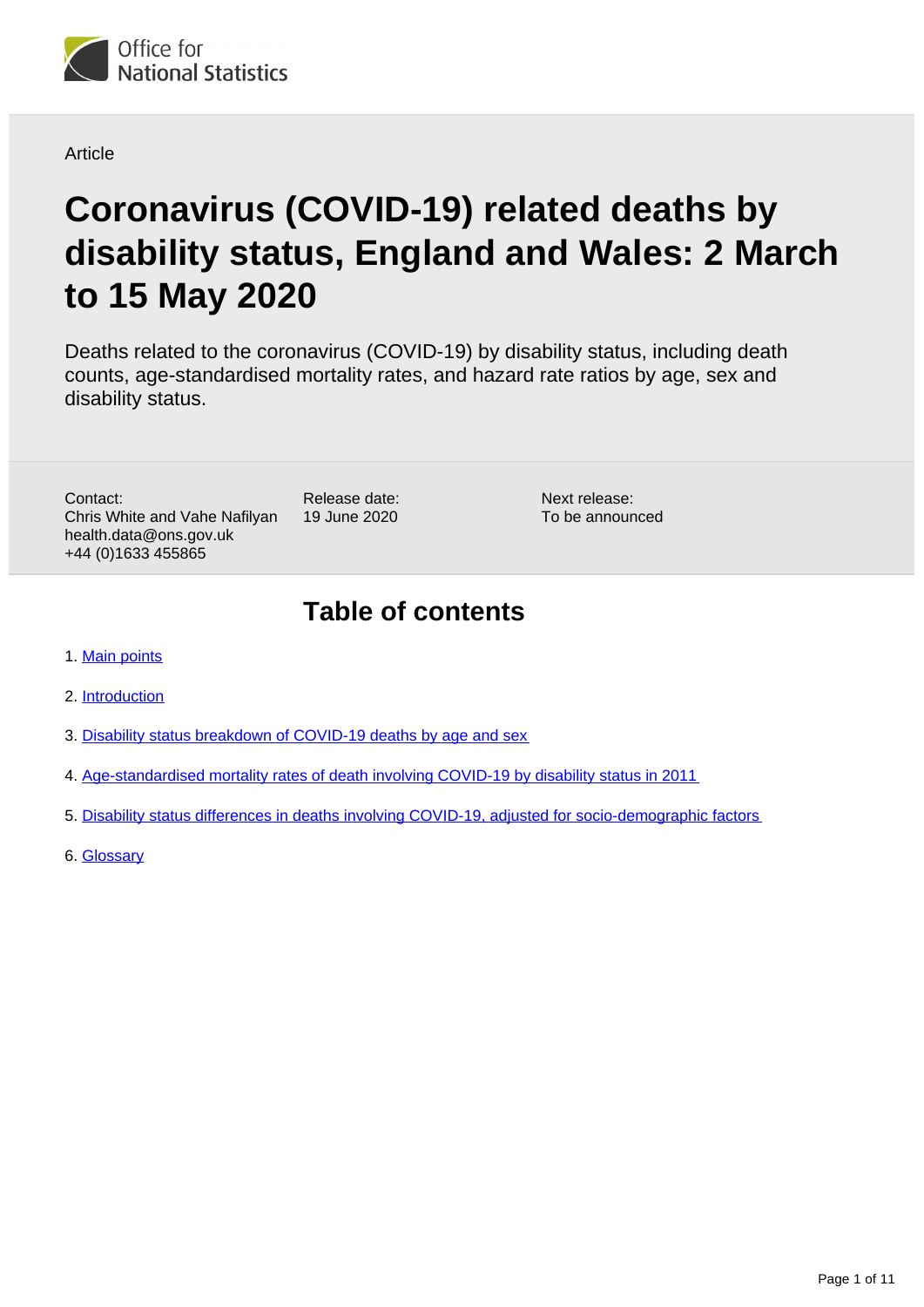## <span id="page-1-0"></span>**1 . Main points**

- Provisional analysis, for the period 2 March to 15 May 2020 compares the risk of death involving the coronavirus (COVID-19) according to a person's disability status as recorded in the 2011 Census; people are counted as disabled if they said their daily activities were "limited a little" or "limited a lot" by a health problem or disability in this data source.
- Males whose activities were "limited a lot" at the 2011 Census had an all ages standardised rate of death involving COVID-19 of 199.7 deaths per 100,000; for females, the rate was 141.1 deaths per 100,000.
- The equivalent rates for males and females who were not disabled in 2011 were 70.2 and 35.6 deaths per 100,000 respectively.
- After adjusting for region, population density, socio-demographic and household characteristics, the relative difference in mortality rates between those "limited a lot" and those not disabled was 2.4 times higher for females and 1.9 times higher for males.
- Our research was based on linking deaths to the 2011 census, the most timely data available, including people aged 9 years and over; we used a regression model to adjust for specific characteristics for people in private households at the time of the Census; we aim to undertake further analysis that takes into account other characteristics such as pre-existing health conditions.

## <span id="page-1-1"></span>**2 . Introduction**

This article presents provisional analyses of deaths involving the coronavirus (COVID-19) by self-reported disability status, as reported in the 2011 Census in England and Wales. It includes deaths that occurred between 2 March and 15 May 2020, which were registered by 29 May 2020. As disability status is not recorded on the death certificate, this information was retrieved through record linkage of death registrations to the 2011 Census along with other socio-demographic factors. While data from the 2011 Census are now nine years old, they are still the best currently available for large-scale analyses.

Despite this, and because of changes in disability status, it is likely that the number of people who are recorded as having an activity-limiting condition is now an underestimate, because those not limited in 2011 may have developed a long-term health condition over the past nine years that limits their activities or any existing health condition may have worsened in severity causing them to become limited. While transitions out of activity limitation are also possible, this is a less likely effect bearing in mind that reported disability tends to increase with age. As such, these contrasts should be treated as conservative estimates of differences.

Analyses have been restricted to those aged nine years and over because children aged under nine years would not have been born and therefore included in the 2011 Census. Immigrants entering the country since the 2011 Census are also excluded. More details on the data used can be found in the [technical appendix.](https://www.ons.gov.uk/peoplepopulationandcommunity/birthsdeathsandmarriages/deaths/methodologies/coronaviruscovid19relateddeathsbyethnicgroupreligiousgroupanddisabilityenglandandwalesmethodology)

Disability is one of the [protected characteristics](https://www.equalityhumanrights.com/en/equality-act/protected-characteristics) under the [Equality Act 2010](http://www.legislation.gov.uk/ukpga/2010/15/contents). The population prevalence of [disability in 2011](https://www.ons.gov.uk/peoplepopulationandcommunity/populationandmigration/populationestimates/bulletins/2011census/2013-05-16#health) among those resident in private households, as measured by the 2011 Census, was 17%. [More](https://assets.publishing.service.gov.uk/government/uploads/system/uploads/attachment_data/file/874523/frs-disability-data-tables-2018-19.xlsx)  [recent figures from the Family Resources Survey 2018 to 2019](https://assets.publishing.service.gov.uk/government/uploads/system/uploads/attachment_data/file/874523/frs-disability-data-tables-2018-19.xlsx) reported the prevalence of disability as 11.6 million people in England (21% of the population) and 0.8 million people in Wales (25% of the population). Among the study population of usual residents in private households who survived until 2 March 2020, the population prevalence of disability was 16.4%.

The 2011 Census question asked:

"Are your day-to-day activities limited because of a health problem or disability which has lasted, or is expected to last, at least 12 months? Include problems related to old age?"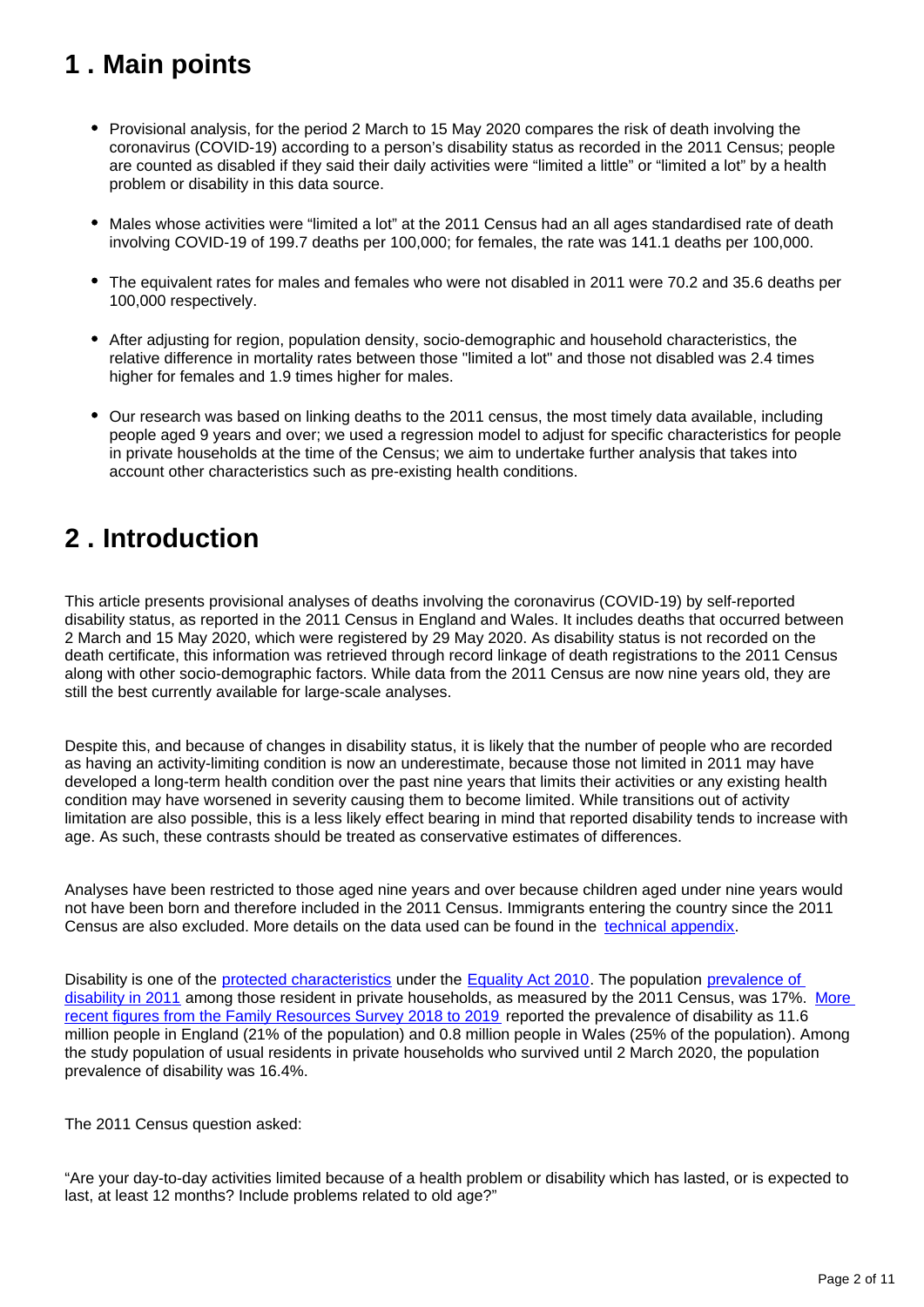- Yes, limited a lot
- Yes, limited a little
- $\bullet$  No

Those responding that their day-to-day activities were "limited a lot" or "limited a little" were classified as disabled for the purposes of this analysis. Currently, we do not have data sources that will allow us to analyse mortality statistics by learning disabilities or any other specific type of disability.

## <span id="page-2-0"></span>**3 . Disability status breakdown of COVID-19 deaths by age and sex**

Table 1 shows the number of deaths involving the coronavirus (COVID-19) and their percentage distribution across disability categories among the study population.

Table 1: Deaths involving COVID-19 by disability status: England and Wales, occurring between 2 March to 15 May 2020

| <b>Disability status</b> | Number of | Percentage of<br>COVID-19 deaths COVID-19 deaths | <b>Number</b><br>οf<br>all deaths | Percentage of<br>all deaths |
|--------------------------|-----------|--------------------------------------------------|-----------------------------------|-----------------------------|
| Limited a lot            | 11,489    | 30.3%                                            | 40.349                            | 28.7%                       |
| Limited a little         | 10.958    | 28.9%                                            | 40.478                            | 28.8%                       |
| Not limited              | 15.509    | 40.9%                                            | 59,723                            | 42.5%                       |
| Total                    | 37,956    | 100.0%                                           | 140,550                           | 100.0%                      |

Source: Office for National Statistics

#### **Notes**

- 1. Office for National Statistics (ONS) figures based on death registrations up to 29 May 2020 that occurred between 2 March and 15 May 2020 that could be linked to the 2011 Census for the coronavirus (COVID-19) rate of death. [Back to table](#page-0-0)
- 2. Percentage totals do not add up to 100 because of rounding. **[Back to table](#page-0-0)**
- 3. Deaths were defined using the International Classification of Diseases, 10th Revision (ICD-10). Deaths involving COVID-19 include those with an underlying cause, or any mention, of ICD-10 codes U07.1 (COVID-19, virus identified) or U07.2 (COVID-19, virus not identified). All causes are the total number of deaths registered during the same time period, including those that involved COVID-19. [Back to table](#page-0-0)
- 4. Disability status was defined using the self-reported answers to the 2011 Census question: "Are your dayto-day activities limited because of a health problem or disability which has lasted, or is expected to last, at least 12 months? - Include problems related to old age" (Yes, limited a lot; Yes, limited a little; and No). [Back to table](#page-0-0)

Breaking the deaths down further by age and sex, we see that deaths involving COVID-19 follow the pattern reported in previous Office for National Statistics (ONS) COVID-19 releases, of being more numerous for males and in people aged 65 years and over compared with those aged under 65 years (Table 2).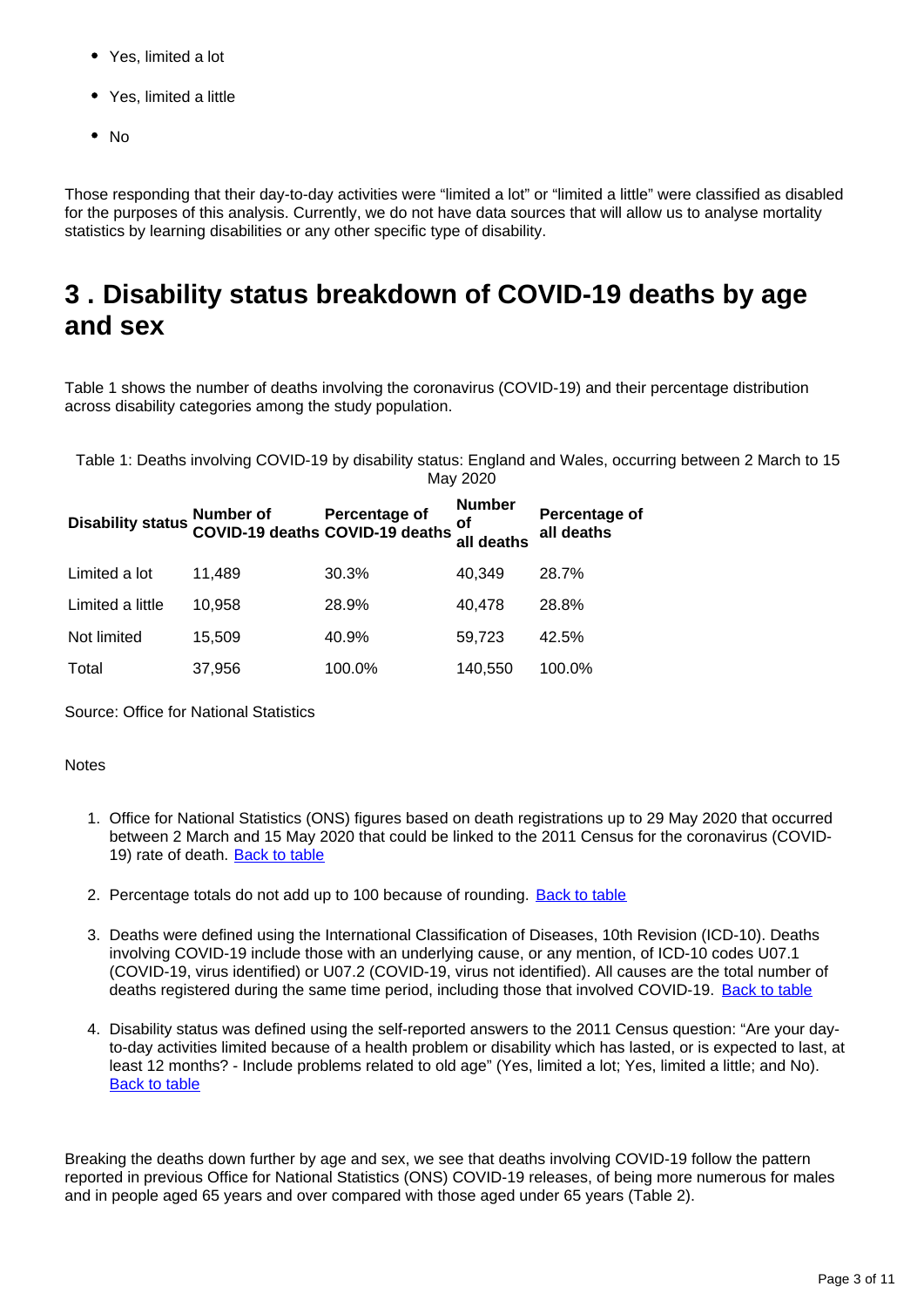Table 2: Deaths involving COVID-19 by age, sex and disability status: England and Wales, occurring between 2 March to 15 May 2020

| <b>Disability Status Males</b> |       |       | <b>Females</b> |                                                                                     |  |  |
|--------------------------------|-------|-------|----------------|-------------------------------------------------------------------------------------|--|--|
|                                |       |       |                | Aged 9 to 64 years Aged 65 years and over Aged 9 to 64 years Aged 65 years and over |  |  |
| Limited a lot                  | 575   | 4.947 | 474            | 5.493                                                                               |  |  |
| Limited a little               | 349   | 5.448 | 224            | 4.937                                                                               |  |  |
| Not limited                    | 1.444 | 8,293 | 679            | 5,093                                                                               |  |  |

Total 2,368 18,688 1,377 15,523

Source: Office for National Statistics

**Notes** 

- 1. Office for National Statistics (ONS) figures based on death registrations up to 29 May 2020 that occurred between 2 March and 15 May 2020 that could be linked to the 2011 Census for the coronavirus (COVID-19) rate of death. [Back to table](#page-0-0)
- 2. Deaths were defined using the International Classification of Diseases, 10th Revision (ICD-10). Deaths involving COVID-19 include those with an underlying cause, or any mention, of ICD-10 codes U07.1 (COVID-19, virus identified) or U07.2 (COVID-19, virus not identified). All causes are the total number of deaths registered during the same time period, including those that involved COVID-19. [Back to table](#page-0-0)
- 3. Disability status was defined using the self-reported answers to the 2011 Census question: "Are your dayto-day activities limited because of a health problem or disability which has lasted, or is expected to last, at least 12 months? - Include problems related to old age" (Yes, limited a lot; Yes, limited a little; and No). [Back to table](#page-0-0)

## <span id="page-3-0"></span>**4 . Age-standardised mortality rates of death involving COVID-19 by disability status in 2011**

Table 3 presents deaths involving the coronavirus (COVID-19) age-standardised mortality rates (ASMRs)<sup>1</sup> among males and females aged 9 years and over per 100,000 of the population at risk. Figures 1 and 2 show the patterns by sex and disability among those aged 9 to 64 years and 65 years and over respectively.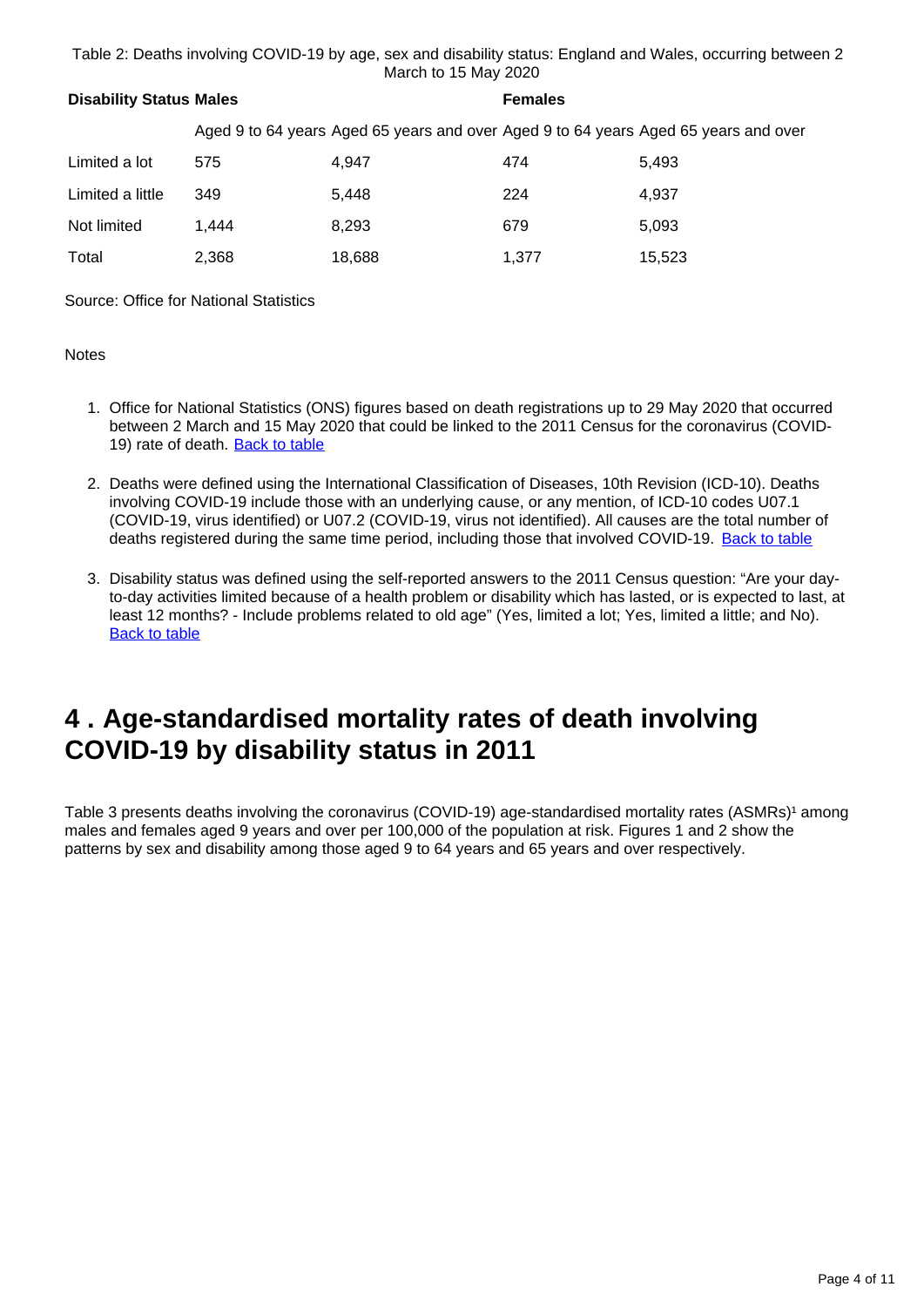Table 3: Age-standardised rates for deaths involving COVID-19 per 100,000 population with 95 percent confidence intervals by sex and disability status: England and Wales

| <b>Disability</b>                | <b>Males</b> |           |                                                     | <b>Females</b> |           |                                                |
|----------------------------------|--------------|-----------|-----------------------------------------------------|----------------|-----------|------------------------------------------------|
|                                  | Rate         | Lower 95% | Upper 95% Rate<br>confidence limit confidence limit |                | Lower 95% | Upper 95%<br>confidence limit confidence limit |
| Limited a lot $199.7*193.65$     |              |           | 205.75                                              | 141.11* 135.95 |           | 146.28                                         |
| Limited a little 125.07 * 121.21 |              |           | 128.94                                              | 68.95* 66.51   |           | 71.4                                           |
| Not Limited                      | 70.2         | 68.73     | 71.67                                               | 35.64          | -34.7     | 36.57                                          |

Source: Office for National Statistics

#### **Notes**

- 1. Office for National Statistics (ONS) figures based on death registrations up to 29 May 2020 that occurred between 2 March and 15 May 2020 that could be linked to the 2011 Census for the coronavirus (COVID-19) rate of death. [Back to table](#page-0-0)
- 2. Percentage totals do not add up to 100 because of rounding. **[Back to table](#page-0-0)**
- 3. Deaths were defined using the International Classification of Diseases, 10th Revision (ICD-10). Deaths involving COVID-19 include those with an underlying cause, or any mention, of ICD-10 codes U07.1 (COVID-19, virus identified) or U07.2 (COVID-19, virus not identified). All causes are the total number of deaths registered during the same time period, including those that involved COVID-19. [Back to table](#page-0-0)
- 4. Disability status was defined using the self-reported answers to the 2011 Census question: "Are your dayto-day activities limited because of a health problem or disability which has lasted, or is expected to last, at least 12 months? - Include problems related to old age" (Yes, limited a lot; Yes, limited a little; and No). **[Back to table](#page-0-0)**

These results confirm that both males and females who were either "limited a lot" or "limited a little" in 2011 had a [statistically significantly](https://www.ons.gov.uk/methodology/methodologytopicsandstatisticalconcepts/uncertaintyandhowwemeasureit#statistical-significance) higher rate of death involving COVID-19 than those who were not disabled.

In Figure 1, we present ASMRs for deaths involving COVID-19 among males and females aged 9 to 64 years. In Figure 2, we present ASMRs for those aged 65 years and over, to control for differences in population age structure.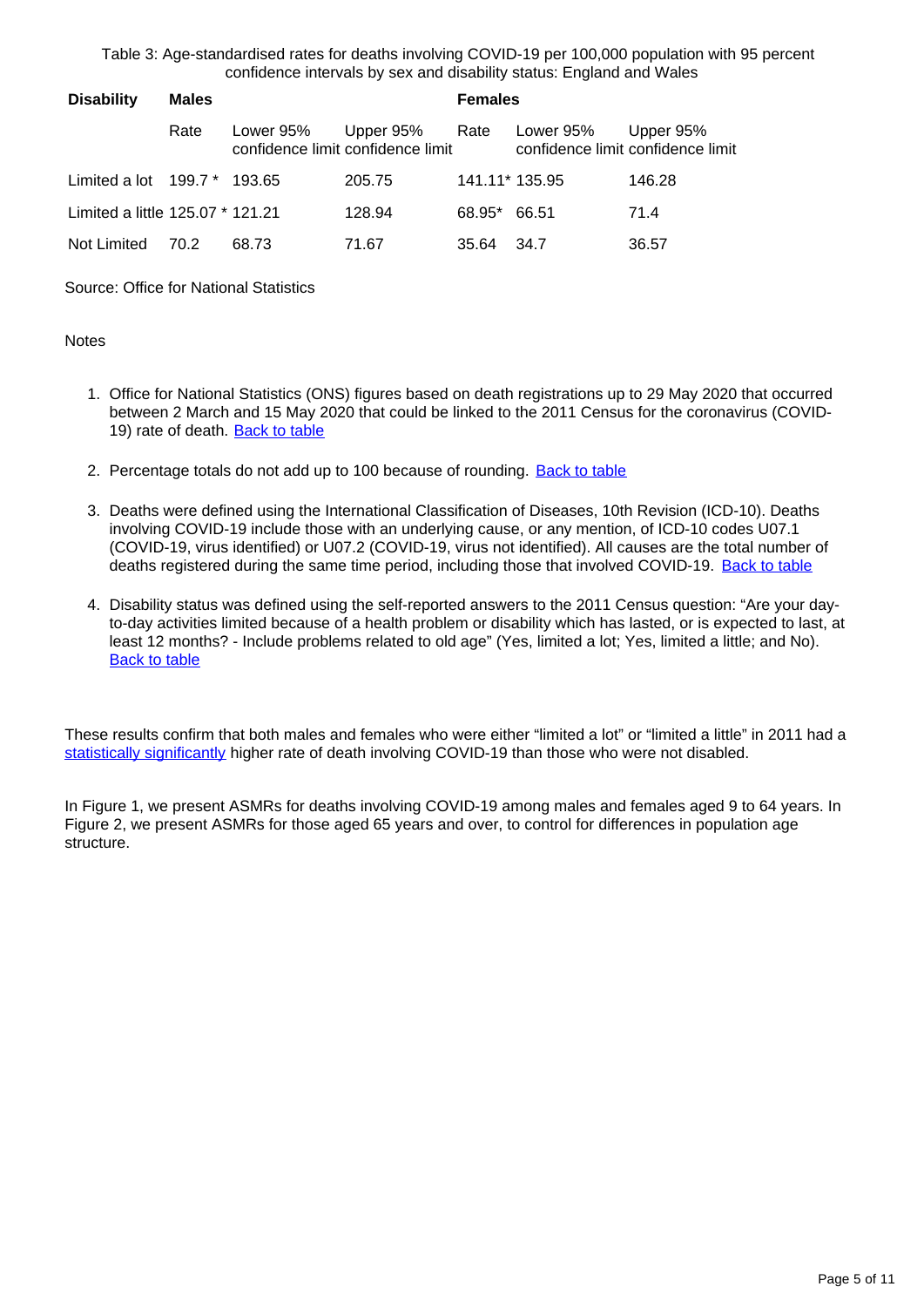#### **Figure 1: Among those aged 9 to 64 years, the relative gaps between those disabled and not disabled were largest**

**Age-standardised mortality rates for deaths involving COVID-19, by disability and sex, in those aged 9 to 64 years, England and Wales, 2 March to 15 May 2020**



#### **Source: Office for National Statistics – Coronavirus (COVID-19) related deaths by disability status**

#### **Notes:**

- 1. Office for National Statistics (ONS) figures based on death registrations up to 29 May 2020 that occurred between 2 March and 15 May 2020 that could be linked to the 2011 Census for the coronavirus (COVID-19) rate of death.
- 2. Deaths were defined using the International Classification of Diseases, 10th Revision (ICD-10). Deaths involving COVID-19 include those with an underlying cause, or any mention, of ICD-10 codes U07.1 (COVID-19, virus identified) or U07.2 (COVID-19, virus not identified).
- 3. Age-standardised mortality rates (ASMRs) of COVID-19-related death can be interpreted as deaths per 100,000 population during the period of investigation.
- 4. Non-overlapping error bars denote a statistically significant difference in rates of death.
- 5. Disability status was defined using the self-reported answers to the 2011 Census question: "Are your dayto-day activities limited because of a health problem or disability which has lasted, or is expected to last, at least 12 months? - Include problems related to old age" (Yes, limited a lot; Yes, limited a little; and No).

The relative gaps between those disabled and not disabled were largest among those aged 9 to 64 years. Males whose activities were limited a lot in 2011 had a rate of death involving COVID-19 6.5 times greater than those not disabled, while for females it was 11.3 times (Figure 1). Females in this age range had statistically significantly lower rates of deaths across all three disability status categories. The lowest rate was among females aged 9 to 64 years identifying as not disabled, at 4.2 deaths per 100,000.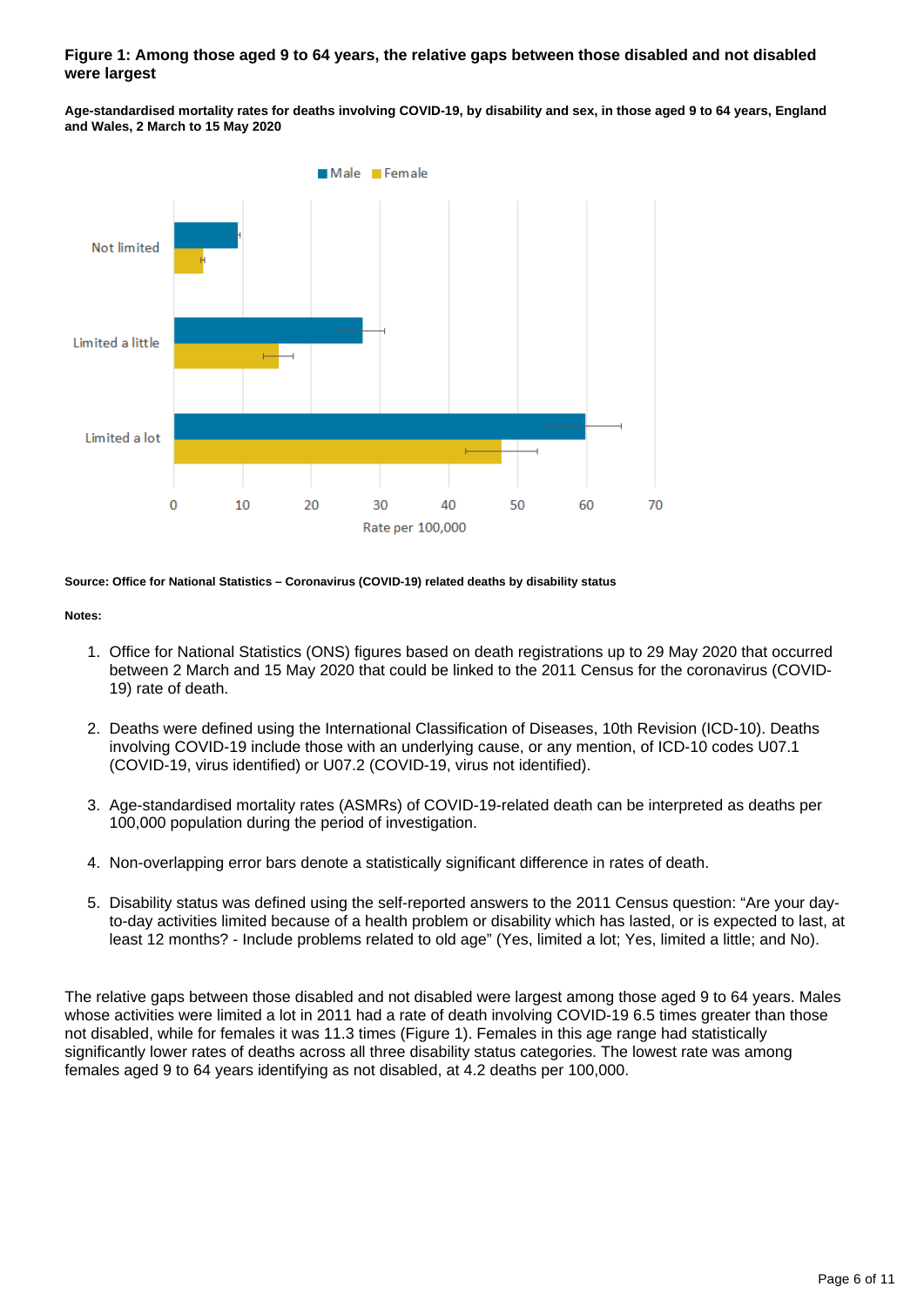#### **Figure 2: Among those aged 65 years and over, males and females "limited a lot" in daily activities in 2011 had a higher mortality rate than those who were not disabled**



**Age-standardised mortality rates for deaths involving COVID-19, by disability and sex, in those aged 65 years and over, England and Wales, 2 March to 15 May 2020**

#### **Source: Office for National Statistics – Coronavirus (COVID-19) related deaths by disability status**

**Notes:**

- 1. Office for National Statistics (ONS) figures based on death registrations up to 29 May 2020 that occurred between 2 March and 15 May 2020 that could be linked to the 2011 Census for the coronavirus (COVID-19) rate of death.
- 2. Deaths were defined using the International Classification of Diseases, 10th Revision (ICD-10). Deaths involving COVID-19 include those with an underlying cause, or any mention, of ICD-10 codes U07.1 (COVID-19, virus identified) or U07.2 (COVID-19, virus not identified).
- 3. Age-standardised mortality rates (ASMRs) of COVID-19-related death can be interpreted as deaths per 100,000 population during the period of investigation.
- 4. Non-overlapping error bars denote a statistically significant difference in rates of death.
- 5. Disability status was defined using the self-reported answers to the 2011 Census question: "Are your dayto-day activities limited because of a health problem or disability which has lasted, or is expected to last, at least 12 months? - Include problems related to old age" (Yes, limited a lot; Yes, limited a little; and No).

Among those aged 65 years and over, males and females "limited a lot" in daily activities in 2011 had a statistically significant substantially higher mortality rate than those who were not disabled, with rates reducing as the extent of disability reduced (Figure 2). Men whose day-to-day activities were "limited a lot" at the time of the 2011 Census had the highest ASMR, at 710 deaths per 100,000. This is 2.4 times higher than that of nondisabled men. Even within the "limited a lot" category, there was a sizable variation between younger and older ages. For example, men aged 65 years and over were almost 12 times more likely to die than men aged 9 to 64 years, whose mortality rate was significantly lower at 59.8 per 100,000 (figure 1).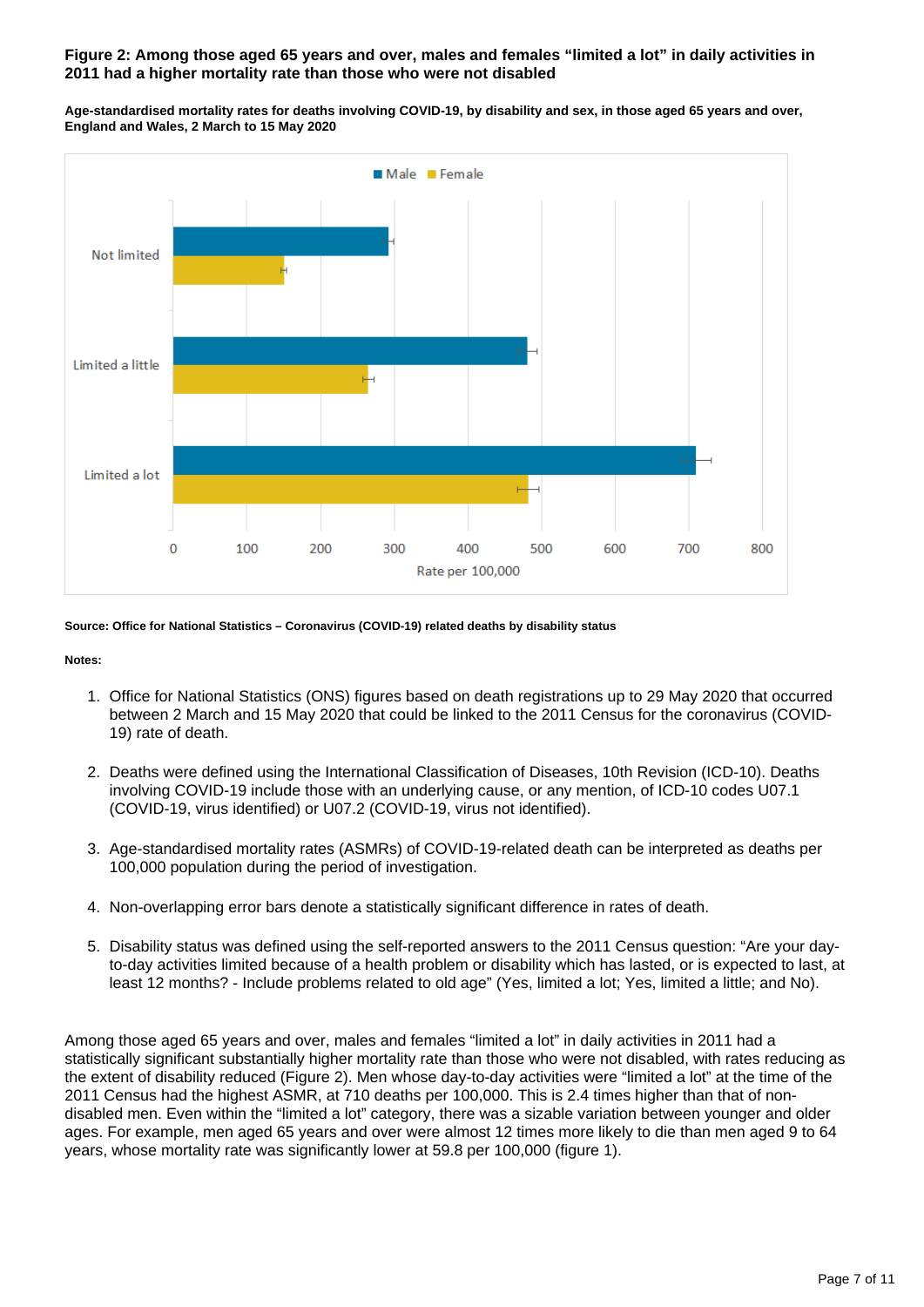Despite this, the ratios of the rates between non-disabled and disabled groups were smaller in the older age group (65 years and over) than the younger (9 to 64 years). Men aged 65 years and over, whose daily activities were "limited a lot", were 2.4 times more likely and women were 3.2 times more likely to die than their counterparts with no disability. Whereas, in the younger age group, the rate ratio was much higher, with the most disabled men and women being 6.5 and 11.3 times more likely to die than the non-disabled population in that age group.

The female estimates follow the same pattern to that of males; however, across all age and disability groups, females had statistically significantly lower mortality rates than males. The highest female rate was among women aged 65 years and over and who were "limited a lot" at the 2011 Census, at 481.9 deaths per 100,000. This is 3.2 times higher than that of women in the same age group who were not disabled in 2011.

### **Notes for: Age-standardised mortality rates of death involving COVID-19 by disability status in 2011**

1. ASMRs enable populations with different age structures to be compared validly. Disability is more common in older populations; therefore, it is necessary to adjust for population structure.

## <span id="page-7-0"></span>**5 . Disability status differences in deaths involving COVID-19, adjusted for socio-demographic factors**

Differences in the risk of death involving the coronavirus (COVID-19) may be driven by factors related to the risk of being infected, susceptibility to more severe outcomes once infected and ability to survive once infected by the virus. Factors affecting the risk of infection are likely to include geographic location and population density, living arrangements, socio-economic profile and working conditions. Differences in these characteristics, and what they may imply for current circumstances, may also be associated with the risk of death once infected. More information on how these factors vary across disability status in the 2011 Census can be found in the technical [appendix.](https://www.ons.gov.uk/peoplepopulationandcommunity/birthsdeathsandmarriages/deaths/methodologies/coronaviruscovid19relateddeathsbyethnicgroupreligiousgroupanddisabilityenglandandwalesmethodology) It is important to note that this analysis has been undertaken at the population level and will not relate to all people's individual circumstance and backgrounds.

We used Cox proportional hazards regression models to estimate whether the risk of death involving COVID-19 is greater among the disabled population than the non-disabled population (as classified at Census Day 2011), after taking into account a number of geographic, demographic, socio-economic, living arrangement and exposure measures derived from the 2011 Census. The statistical models are explained in the [technical appendix](https://www.ons.gov.uk/peoplepopulationandcommunity/birthsdeathsandmarriages/deaths/methodologies/coronaviruscovid19relateddeathsbyethnicgroupreligiousgroupanddisabilityenglandandwalesmethodology) . It is important to adjust for these factors to enable us to quantify the excess risk specifically associated with disability. The modelling analyses are based on the population enumerated in private households in 2011. Those resident in communal establishments in 2011 were excluded because these enumerations did not contain sociodemographic information used in the modelling.

In Figure 3, we show how the risk of death involving COVID-19 varied by disability status for males and females. We report the hazard ratios for each disability status relative to the non-disabled group, after adjusting for age and for the full range of characteristics described. The hazard ratio is a measure of how much greater or lesser was the rate of death involving COVID-19 in the two disabled groups, those whose day-to-day activity was "limited a little" and "limited a lot", compared with non-disabled people (no limitation to day-to-day activities) used as the reference group. A hazard ratio greater than one indicates a greater rate of death involving COVID-19 than the reference group, while a hazard ratio less than one indicates a lower rate of COVID-19 mortality than the reference group. In this analysis, using those not disabled as the reference group, hazard ratios greater than one denote an increased risk of death among disabled people.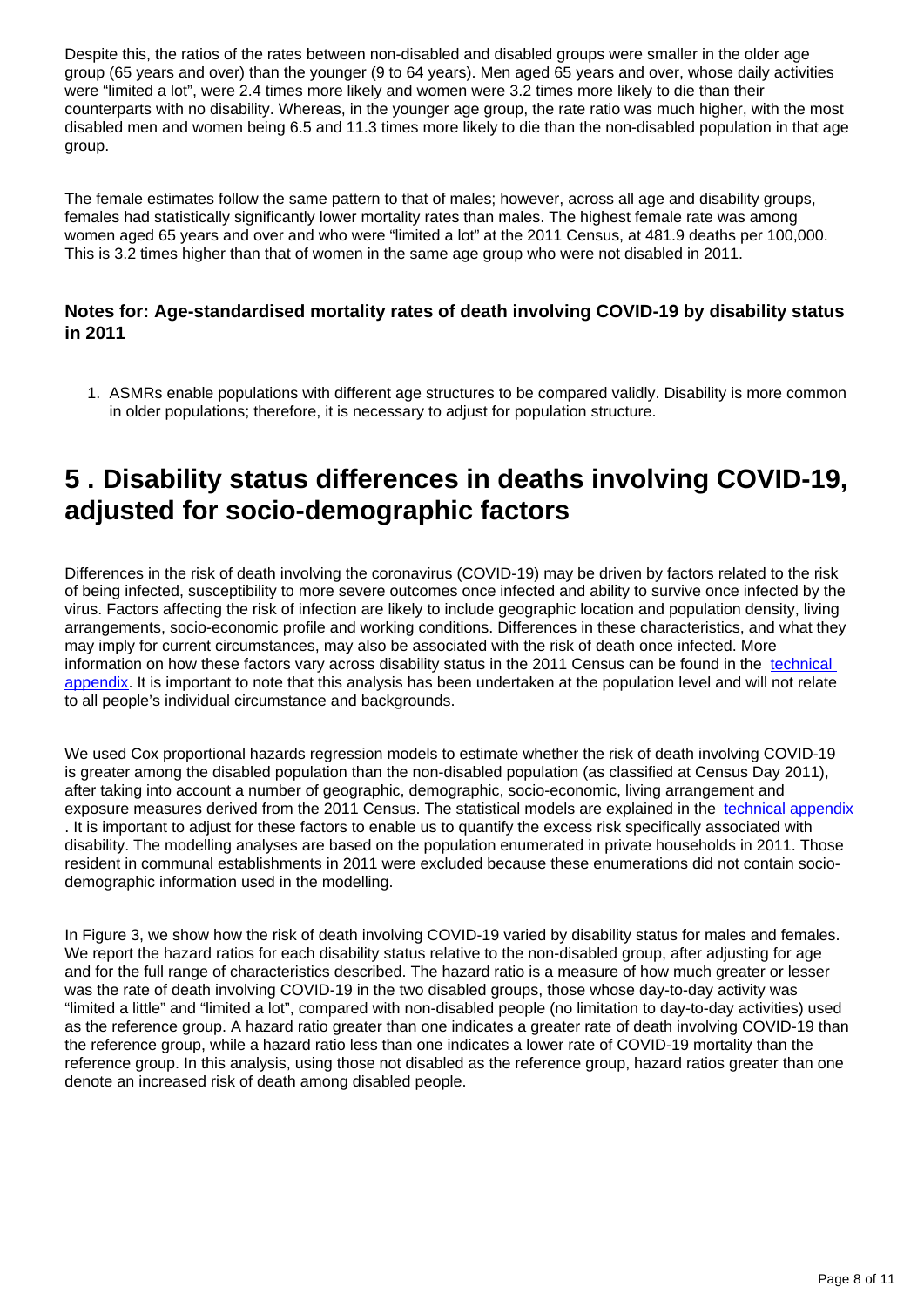The risk of death generally, and specifically death involving COVID-19, is closely related to age. After adjusting for age, males and females from both disabled groups were at greater risk of death involving COVID-19 compared with those with no disability. Males whose day-to-day activities were "limited a lot" were 2.5 times more likely to die, while those whose daily activities were "limited a little" were 1.8 times more likely to die, compared with the risk of death involving COVID-19 among those who were not disabled. The corresponding hazard ratios for females were 3.2 and 1.9, respectively.

### **Figure 3: Hazard ratios of death involving COVID-19 by disability status and sex, England and Wales, 2nd March to 15th May 2020**

### **Notes:**

- 1. Cox proportional hazards models adjusting for age and the square of age. Fully adjusted models also include region, population density, area deprivation, household composition, socio-economic position, highest qualification held, household tenure, multigenerational household flags and occupation indicators (including key workers and exposure to others) in 2011.
- 2. Office for National Statistics (ONS) figures based on death registrations up to 29 May 2020 that occurred between 2 March and 15 May 2020 that could be linked to the 2011 Census for the coronavirus (COVID-19) rate of death.
- 3. Deaths were defined using the International Classification of Diseases, 10th Revision (ICD -10). Deaths involving COVID-19 include those with an underlying cause, or any mention, of ICD-10 codes U07.1 (COVID-19, virus identified) or U07.2 (COVID-19, virus not identified).
- 4. Risk of death between 2 March and 15 May 2020.
- 5. Hazard ratios are compared to the reference category of no disability.
- 6. Disability status was defined using the self-reported answers to the 2011 Census question: "Are your dayto-day activities limited because of a health problem or disability which has lasted, or is expected to last, at least 12 months? - Include problems related to old age" (Yes, limited a lot; Yes, limited a little; and No).

#### [Download the data](https://www.ons.gov.uk/visualisations/dvc857/disability/datadownload.csv)

The fully adjusted model illustrates the results after further adjusting for region, population density, area deprivation, household composition, socio-economic position, highest qualification held, household tenure, multigenerational household and occupation (including key workers and exposure to others) in 2011. Therefore, the fully adjusted results show relative differences in risk between non-disabled and disabled groups that are specific to disability status and are not associated with any of the factors listed by which members of the groups might differ.

Adjusting for these factors substantially reduces the estimated risk of death involving COVID-19 for disabled people relative to the non-disabled group. More information on how the hazard ratios change when adjusting for different sets of characteristics can be found in the [technical appendix](https://www.ons.gov.uk/peoplepopulationandcommunity/birthsdeathsandmarriages/deaths/methodologies/coronaviruscovid19relateddeathsbyethnicgroupreligiousgroupanddisabilityenglandandwalesmethodology). After full adjustment, the rate of death involving COVID-19 was still 1.6 and 1.9 times greater for males whose day-to-day activities were "limited a little" or "limited a lot" respectively, compared with those who were not disabled. The corresponding hazard ratios for females were 1.6 and 2.4, respectively.

This means a substantial part of the difference in COVID-19 mortality between disabled and non-disabled groups is explained by the different circumstances in which members of those groups are known to live, such as domains of socio-economic disadvantage. However, these factors do not explain the entirety of the difference, suggesting that other causes are still to be identified.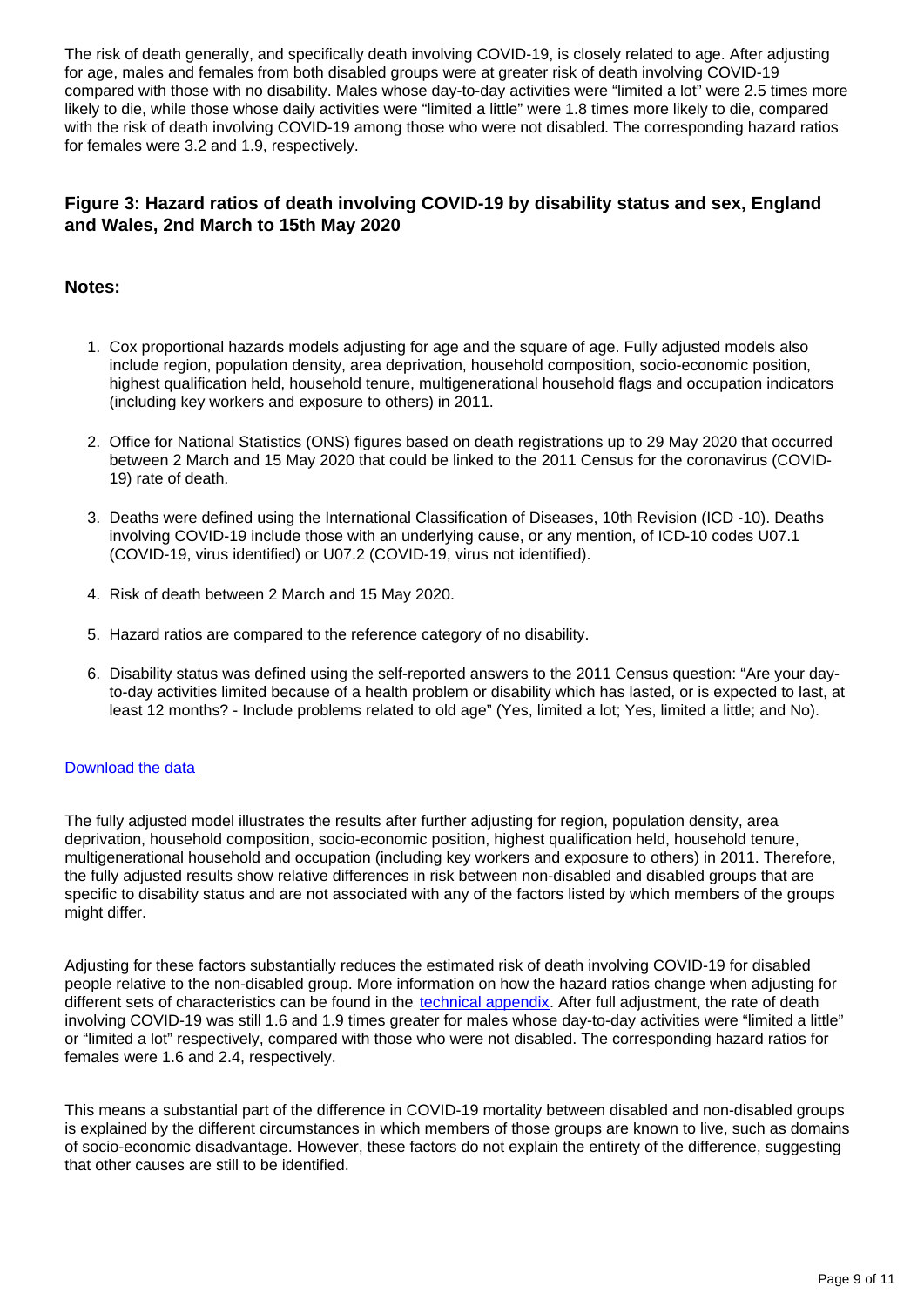Individuals from the different disability groups may differ in terms of socio-economic characteristics or health outcomes not included in our model; these differences may relate directly or indirectly to the limitations on activity experienced by disabled people.

Our adjustment for demographic and socio-economic profile has limitations since the characteristics we use were retrieved from the 2011 Census. Therefore, these may not accurately reflect the study population's current circumstances in 2020. In particular, the disability status of individuals is likely to change over this period, with some people who identified as non-disabled at the time of the 2011 Census moving into disability since then (with the opposite also being possible). The heterogeneity of the "non-disabled group" in 2011 regarding current disability status is likely to underestimate the true difference in risk of dying from COVID-19 between disabled and non-disabled people.

Some disabled people may be more likely to suffer from pre-existing health conditions that are associated with worse outcomes among those infected by COVID-19, which we will aim to take account of in future analyses. The percentage of people in the study population who died prior to March 2020 is also greater for people who identified as disabled in the 2011 Census (21.8% and 39.8% of those whose day-to-day activities are "limited a little" or "limited a lot" respectively) compared with those who identified as non-disabled (2.9%), and it is possible that disabled people who survived until March 2020 have different characteristics to those who died before then.

## <span id="page-9-0"></span>**6 . Glossary**

### **Age-standardised mortality rates**

Age-standardised mortality rates (ASMRs) are used to allow comparisons between populations that may contain different proportions of people of different ages. The 2013 European Standard Population is used to standardise rates.

### **Cox proportional hazards regression model**

The Cox proportional hazards regression model is a multiple regression procedure that measures the association between a time-to-event outcome and a characteristic of interest such as disability, while adjusting for other characteristics expected to also be associated with the outcome.

### **Hazard ratio**

A hazard ratio is a measure of the relative differences in the instantaneous rate of mortality between groups. A hazard ratio greater than one indicates the rate of mortality is higher, and likewise less than one lower, in the population group under study compared with a reference group.

### **Coronaviruses**

The World Health Organization (WHO) defines coronaviruses as "a large family of viruses that are known to cause illness ranging from the common cold to more severe diseases such as Middle East Respiratory Syndrome (MERS) and Severe Acute Respiratory Syndrome (SARS)". Between 2001 and 2018, there were 12 deaths in England and Wales due to a coronavirus infection, with a further 13 deaths mentioning the virus as a contributory factor on the death certificate.